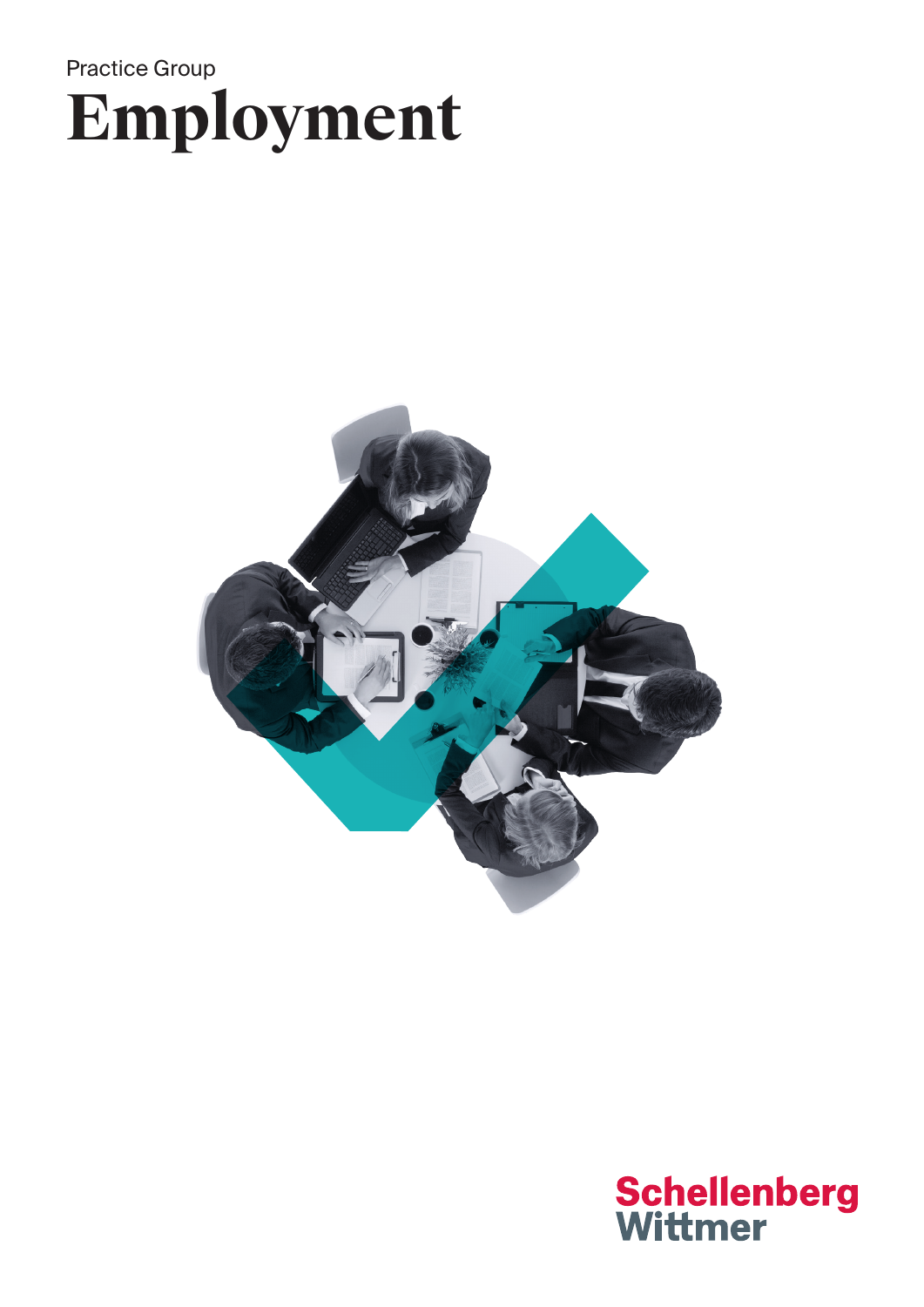The expertise of the Employment Law Group extends to the full range of all employment law matters including data protection, immigration and social security. Schellenberg Wittmer also has a strong reputation in employment litigation, employment lawrelated issues in international set-ups and in connection with international and domestic M&A transactions.

Our Employment Law Group consists of multilingual lawyers and currently includes three practitioners who hold the Certified Specialist SBA Labour Law title.

### **Expertise**

Schellenberg Wittmer's Employment Law Group has extensive experience in advising clients in all matters of employment and employment-related law. We offer advice and assistance to our clients, in particular, in the following areas:

- General advice in all employment law matters
- Due diligence and assistance in M&A operations
- Negotiation, drafting and review of employment contracts, termination agreements, personnel handbooks, staff policies (whistleblowing, harassment, expenses, etc.), and all contractual documents related to employment law matters

## **" 'Top-notch' practice. "**

Who's Who Legal

- Structuring of remuneration and bonus schemes, such as deferred compensation, employee participation (share or stock option plans, etc.) or other schemes
- Negotiations and settlements with employees and top managers
- Litigation cases (summary dismissals, bonuses, holiday pay claims, pension funds, expatriate employee issues, gender equality, data protection issues, harassment, breach of loyalty duty and competitive behaviour, employer liability, etc.)
- Investigations into suspected employee misconduct
- Assistance to companies in relocation of their business to Switzerland, relocation or secondment of key employees from/to various countries; immigration law issues, residence and work permits
- Assistance in restructuring of businesses, including preparation and implementation of redundancy programmes (individual or collective) with evaluation of mass dismissal procedures, etc.
- Social security issues
- Advice and litigation in all pension fund matters
- Legal advice on other miscellaneous topics (internship, validity of noncompetition clauses, etc.)

### **Deals and Cases**

- Counsel to Cardinal Health concerning all benefits and employment issues in Switzerland related to the acquisition of the Cordis business and Medtronic's Patient Recovery Business (due diligence, new contractual documentation, pre-recruitment issues, transfer of contracts, etc)
- Counsel to a large pharmaceutical company selling an industrial plant with more than 100 employees and contingent workers impacted (transfer of employees, documentation, consultation, negotiation)
- Counsel to a large bank regarding a mass redundancy with a compulsory social plan (planning, advice, documentation, negotiation with the union)
- Counsel to financial institutions related

to first generation outsourcings

- Counsel to a large private multinational industry group in a project concerning the establishment of a highly sophisticated set of Long-Term Incentive Plans (LTIPs) for senior executives, including drafting of the plan rules and their implementation
- Counsel to RAM Active Investments SA in its sale of shares to Mediobanca S.p.A, a major listed bank based in Milan. Schellenberg Wittmer assisted the client in the negotiation of the transaction documents in view of developing a strategic partnership with the purchaser. We also advised the client in dealing with the complex regulatory environment with the financial authorities (FINMA, CSSF, SEC, Bank of Italy and FCA) and helped to implement and adapt a CRD IV remuneration policy in Switzerland
- Representing a multinational in a high-profile labour court case initiated by a former employee claiming to be a whistleblower
- Counsel to an industrial company assisting in the resolution of disputes over golden parachutes following a change of control
- Investigation on behalf of a multinational trading company into allegations of discrimination and other misconduct

### **Recognitions**

The group and leading practitioners are highly ranked among leading law firms across international directories and publications:

- Chambers Europe in Employment
- Legal 500 in Employment
- WWL Switzerland and WWL Employment International Guides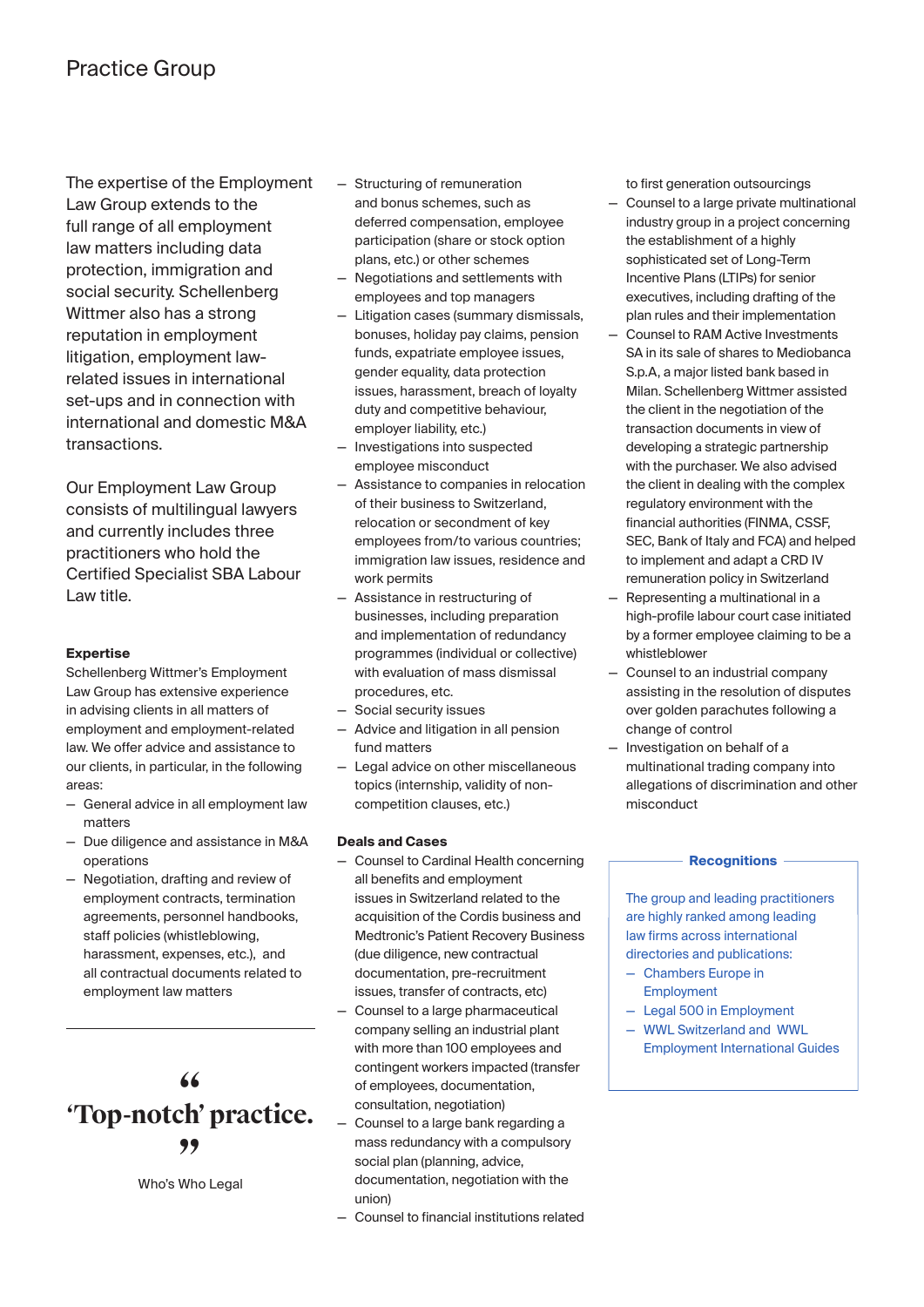## **Contacts**



**Vincent Carron, LL.M.** Partner Geneva Head of Practice Group



**Michael Hess, LL.M.** Counsel Zurich



**Dr. Catherine Weniger** Counsel Geneva



**Dr. Christine Beusch-Liggenstorfer** Of Counsel Zurich



**Peter Burckhardt, LL.M.** Partner Zurich



**Christian Girod, LL.M.** Partner Geneva



**Dr. Martin Weber, LL.M.** Partner Zurich

**" They constantly deliver with excellence including for very complex and highly technical topics in employment law matters. "**

Legal 500 EMEA